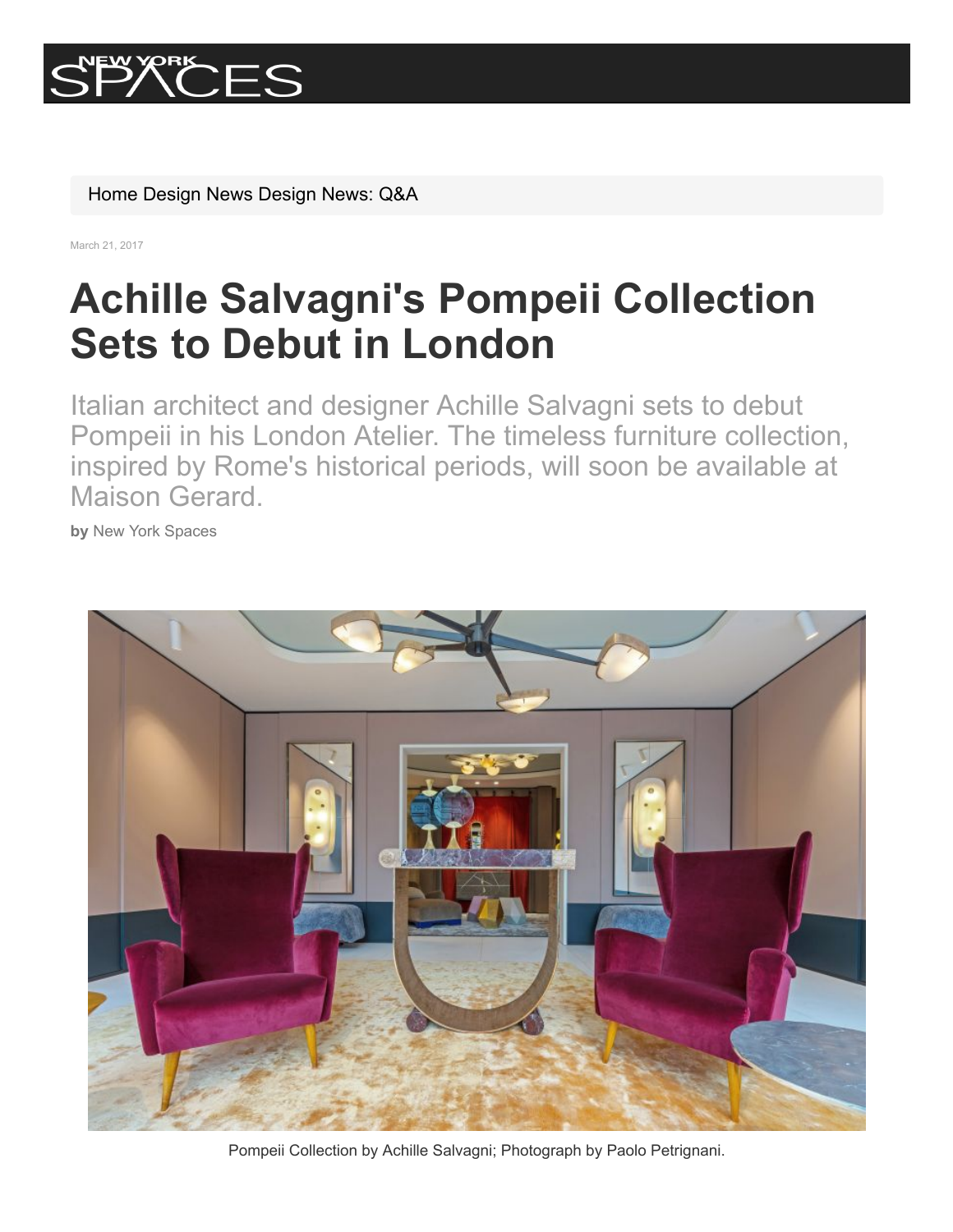

Pompeii Collection by Achille Salvagni; Photograph by Paolo Petrignani.

**NYS: We are so excited about your forthcoming collection Pompeii, set to debut in London in late March. What can you tell us about it?**

**[Achille Salvagni:](http://www.achillesalvagni.com/)** We have set the show around the idea of a Dressing Room, a very intimate place in one's home. The sense of privacy is thus heightened by how the pieces serve as jewels in this secret treasure box. The impressive centerpiece to Pompeii is Diomede, a cast-bronze console table with marble top, a fitting homage to a Neocassical painting of

Villa Diomede in Pompeii. Diomede 's base is crafted from 24-karat, gold-plated bronze and forms a beautiful curve that sits delicately on two feet. Tato Chaise, a new work, is an elegant chaise lounge in smooth velvet crafted from European walnut with a French polished finish structure and cast bronze details. The back of the chair recalls stylish aeronautical design from the 1920's and its forms take inspiration from a previous design.

Also making its debut is Gio Louro Faia, a double-door bar cabinet in Louro Faia with a polished and protected smooth brass top, inset handles and decoration. Gio Louro Faia has tapered legs in a burnished bronze. This is a new version of the now iconic Gio cabinet, originally designed in homage to Gio Ponti.

# **NYS: What about the ancient city of Pompeii inspired you to create a spring collection named after it?**

**Achille Salvagni:** I am continually inspired by the many historical



Pompeii Collection by Achille Salvagni; Photograph by Paolo Petrignani.

periods of Rome and this time I looked slightly further afield towards Pompeii. I was always struck by the famous fresco in the Tomb of the Diver. The simplicity of its line is so relevant even now. I used this as my starting point and articulated the monumentality of Pompeiian forms but recontextualized it for a contemporary interior.

**NYS: What materials and colors came up when you thought about Pompeii? How did you incorporate them into your collection?**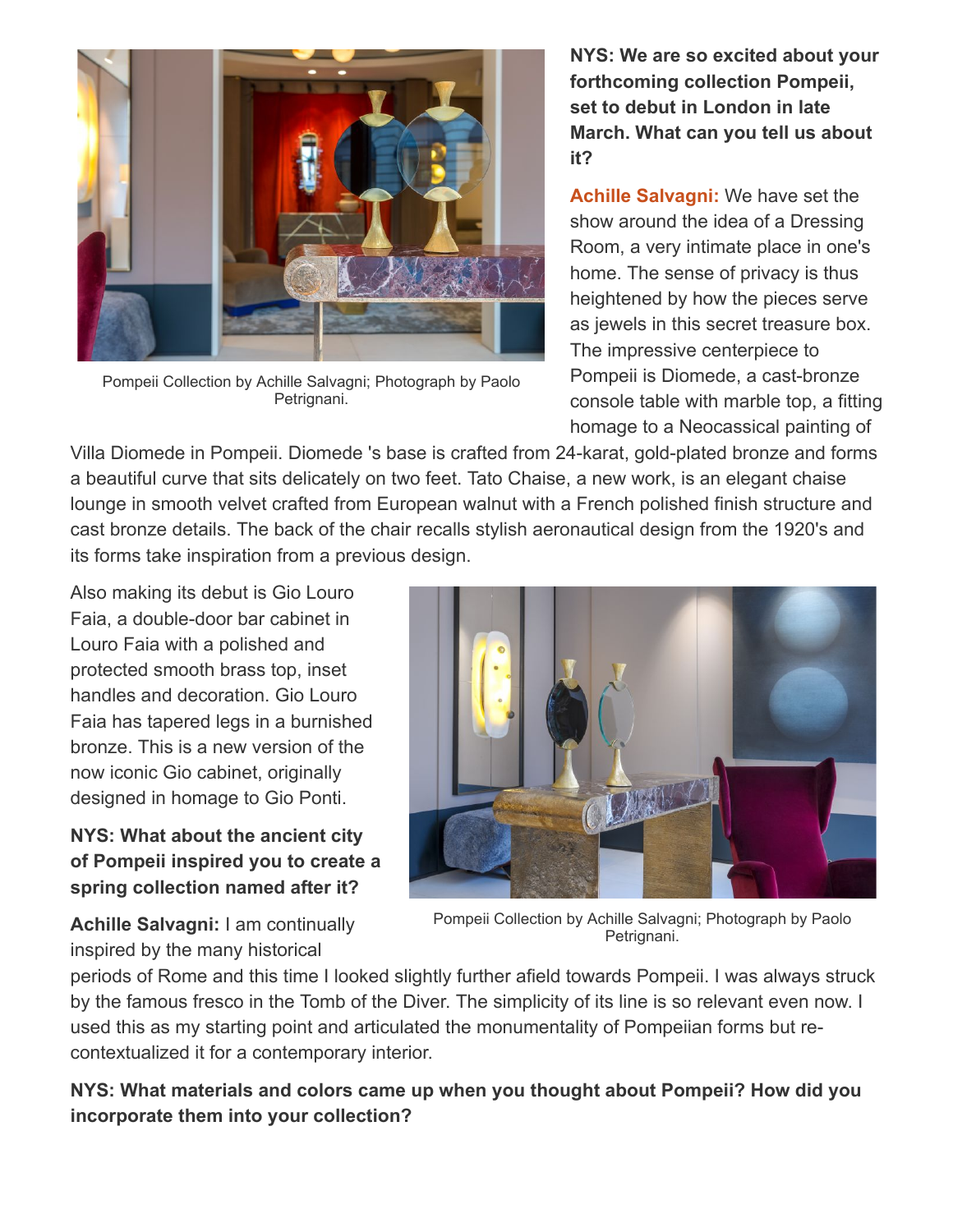

Pompeii Collection by Achille Salvagni; Photograph by Paolo Petrignani.

burnt oranges, blushes and blues of Pompeiian villas directed the mood of this new show. table with marble top, a fitting homage to a Neocassical painting of Villa Diomede in Pompeii. I explored more varying ways to use this particular wood which has a reptilian quality about it. I wanted people to connect with the tactility of the different surfaces.

### **NYS: How does your soon-todebut collection relate to previous collections?**

**Achille Salvagni: I** only introduce one to three new pieces each time we have a show. So, in some ways, it's one ever

growing collection. I do this because I want it them to fit in with the existing oeuvre of my larger body of work.

**NYS: We have heard wonders of** your 24k gold-plated, cast-bronze **console table,** *Diomede***. What was the inspiration for this design?**

**Achille Salvagni:** Carved stone capitals of columns left in Pompeii struck a chord with me and I wanted to acknowledge how beautiful they are even as archaeological remnants.

**NYS: What is one of your favorite pieces in your new collection and why?**



Pompeii Collection by Achille Salvagni; Photograph by Paolo Petrignani.

**Achille Salvagni:** How can you have a favorite child?

# **NYS: Where will consumers be able to find the new collection?**

**Achille Salvagni:** My pieces are available through [Maison Gerard](http://www.maisongerard.com/collection/achille-salvagni) in New York City. I use the London atelier as my laboratory and introduce new ideas. Through July 5th my latest interests are on view.

**NYS: Off subject, How did you get your start designing yachts and how did that lead to more mainstream design jobs? What have you found to be the similarities and/or differences in how you have to approach the job?**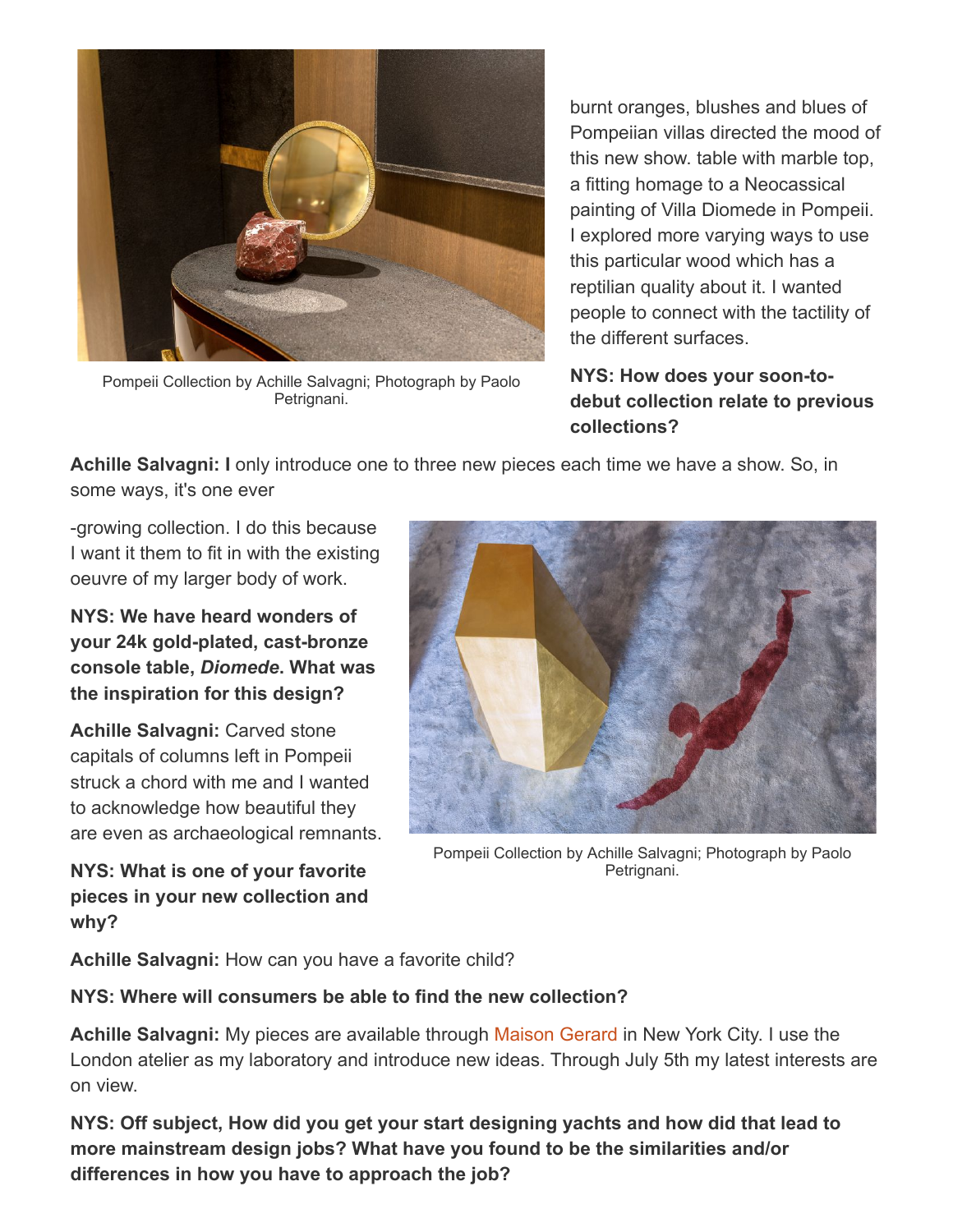

Pompeii Collection by Achille Salvagni; Photograph by Paolo Petrignani.

and yacht interiors. I am grateful to be included in this list.

# **NYS: What is on the horizon for you?**

**Achille Salvagni:** Increasingly I am receiving commissions for interiors from major art collectors, therefore the challenge is always in balancing the aesthetic of the room with the art. One shouldn't outdo the other. Every new project is a lesson in synergy and symbiosis. I am currently working on a five-story townhouse on the Upper East Side in NYC which will be ready in October, a beachfront villa in Miami which will also be ready in the summer, four superyachts, as well as



Pompeii Collection by Achille Salvagni; Photograph by Paolo Petrignani.

the four shows that I am designing for my London atelier.

when they suggested that I look after their yacht as well. They wanted the yacht to be an extension of their homes. At 70m, this wasn't a small project! I always approach my yacht interiors as if they were residential interiors albeit they are actually one connective piece of cabinetry. When designing yachts, one has to be well versed in all of the necessary regulations. I would say that there are only about five international designers that are adept at residential